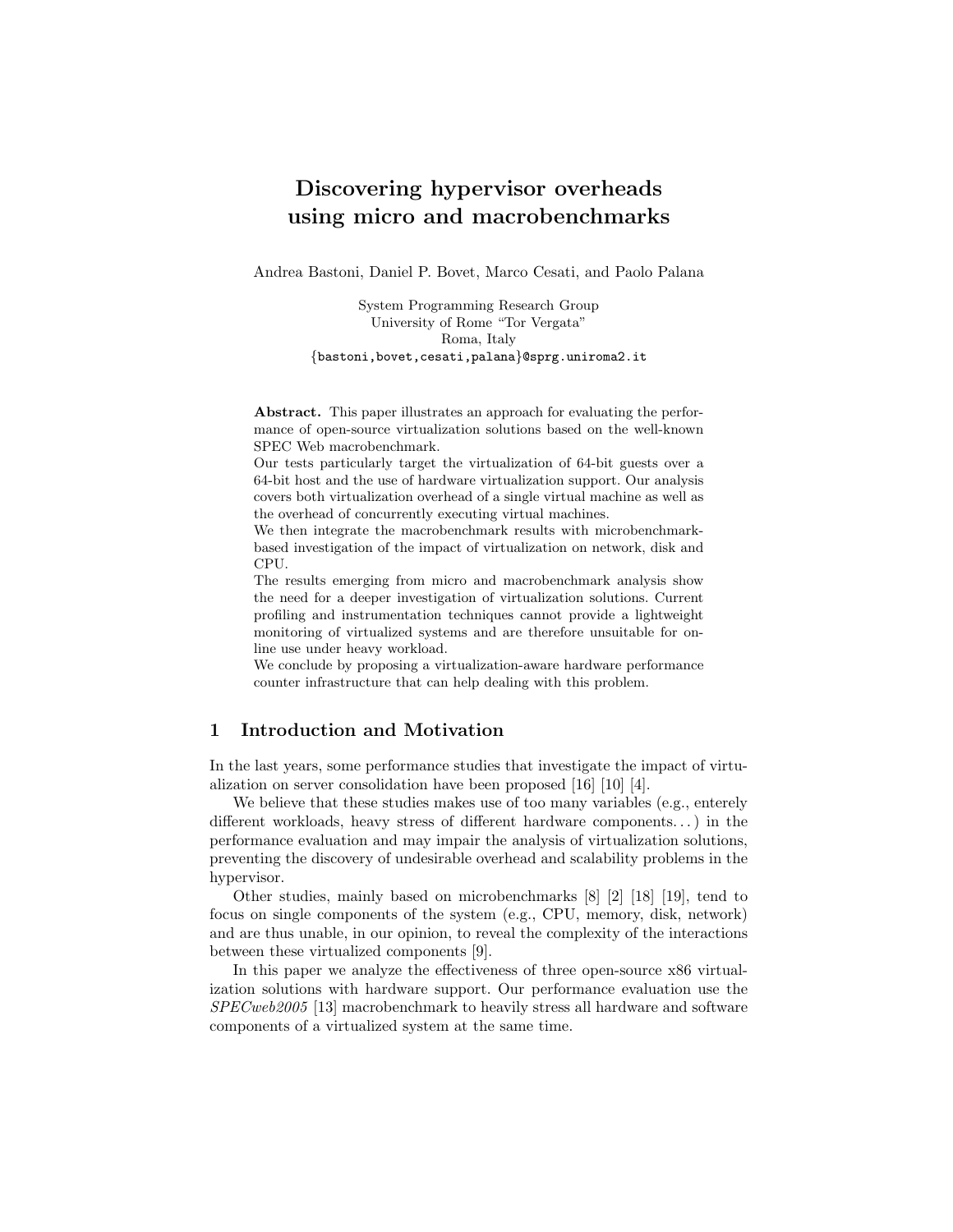The SPECweb macrobencmark generate a demanding workload that is uniform in all virtual machines concurrently executing on the same hypervisor; thus, it can be used to discover hypervisor related problems in single and multiple guest virtualization.

To get a better understanding of the impact of virtualization on network, disk and CPU subsystems, we also run a series of microbenchmarks that separately test each subsystem.

We limit our performance analysis to open-source virtualization solutions with hardware support as their user licences allow us to publish the results without any restriction. In particular, we analyze the *performance* and *scalability* of KVM, Xen, and Virtual Box. The focus of our analysis is on the virtualization of 64-bit guests over 64-bit hosts.

The comparison of micro and macrobenchmark results indicate that benchmarks are not able to fully underline the sources of overhead of virtualization solutions. Therefore, a more detailed analysis and monitoring of the virtual machine and hypervisor execution is needed.

Currently, monitoring and profiling techniques (e.g., [12] [14]) are not suitable for on-line monitoring of virtual machines and hypervisor under heavy workload. Furthermore, profiling techniques for full virtualization solutions with hardware support are still in their infancy and we believe that more support from hardware is needed in order to perform this analysis.

The remainder of this paper is organized as follows. In section 2 we present a brief overview of full virtualization technology. In section 3 we describe related works in virtualization performance evaluation. In section 4 we illustrate the methodology adopted in our experiments. In section 5 we detail the experimental setup of our performance evaluation tests, while in section 6 we report and discuss the results gathered from the tests and we propose a new virtualizationaware hardware performance counter infrastructure. Finally, in section 7 we draw some conclusions.

# 2 Overview of full virtualization technologies

Informally, the term "virtualization" describes the separation of a service request from the underlying physical delivery of that service. Virtualization is not a new concept ([1][17]) but has recently gained renewed attention, expecially in server consolidation and server isolation.

In full virtualization solutions, unmodified guest kernels (and guest applications) are unaware of the virtualization layer which decouples them from the physical hardware. Guest kernels sensitive instructions (those which access kernel data structures or system state) are trapped or binary-translated by the Virtual Machine Monitor (VMM or hypervisor) to safely execute on the physical CPU.

On x86 architecture, trapping of sensitive instructions works by running guest kernels and applications at a lower privilege level (ring) than the hypervisor.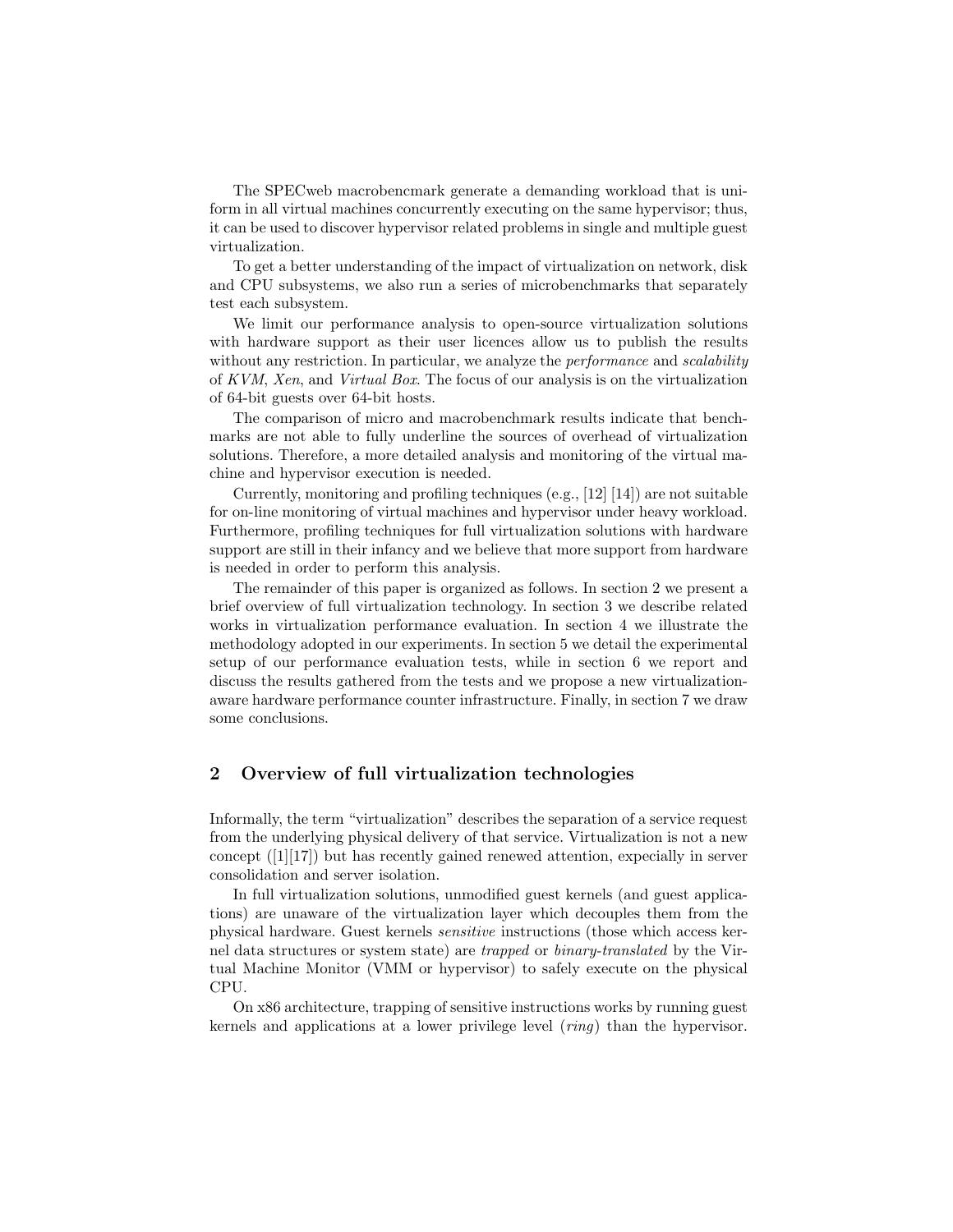Ring deprivileging is the major source of architectural problems in supporting full virtualization.

In 2006 the two major chip makers AMD and Intel started developing architectural changes in their CPUs (AMD-V [3], Intel VT-x [15]) in order to natively support standard virtualization on x86.

When virtualization support is enabled on the CPU, two operating modes called root mode and guest mode are available, each supporting all four x86 protection rings. VMM runs in root mode, while all guest OSes run in guest mode in their original privilege levels. VMM can control guest execution though control bits of hardware-defined structures.

Both KVM, Xen 3.3, and Virtual Box are able to exploit the hardware CPU support.

# 3 Related Work

A performance evaluation of the paravirtualized version of Xen can be found in [7] and [11]. These evaluation was performed using both microbenchmarks (lmbench suite, SPEC CPU2000, dbench) and macrobenchmarks (SPEC WEB99 and OSDB). None of these papers discusses in depth scalability issues of the Xen product.

Quetier et al. [8] used microbenchmarks (CPU load, dd, Netperf) to evaluate performance of Linux-VServer, UML, Xen, VMware Workstation, and VMware GSX in the context of Grid Computing.

In [2] Adams and Agesen used microbenchmarks and nanobenchmarks as well as SPEC Java Server Benchmark jbb2005 to analyze differences in VMware software and hardware-assisted VMMs. The authors identified several stress conditions where hardware virtualization support fails to provide a clear performance advantage over binary translation.

In 2007 VMware, Inc. and XenSource, Inc. published two technical reports [18][19] comparing performance obtained by VMware ESX Server, Xen, and XenEnterprise under both microbenchmarks load (SPEC CPU, Passmark, Netperf) and more complete load (SPEC jbb2005).

Padala et al. [16] used an application level workload to perform a test which stresses several components of a virtualized system. In particular, they analyzed the performance of Xen and OpenVZ in the context of server consolidation. The authors measured the performance and provided detailed overhead analysis of RUBiS web servers in a multi-tier (two-tier) server consolidation context, exploiting up to four virtual containers and two physical machines.

Camargos et al. [10] analyzed KQEMU, KVM, Linux-VServer, OpenVZ, VirtualBox, and Xen using recent Linux kernels (mostly 2.6.22) under microbenchmarks load. The authors also focused on the *scalability* of the chosen solutions.

Apparao *et al.* investigated Xen performance using *vConsolidate* [4], a benchmark developed by Intel that specifically target server consolidation. The authors also performed detailed profiling on cache usage and other architectural charac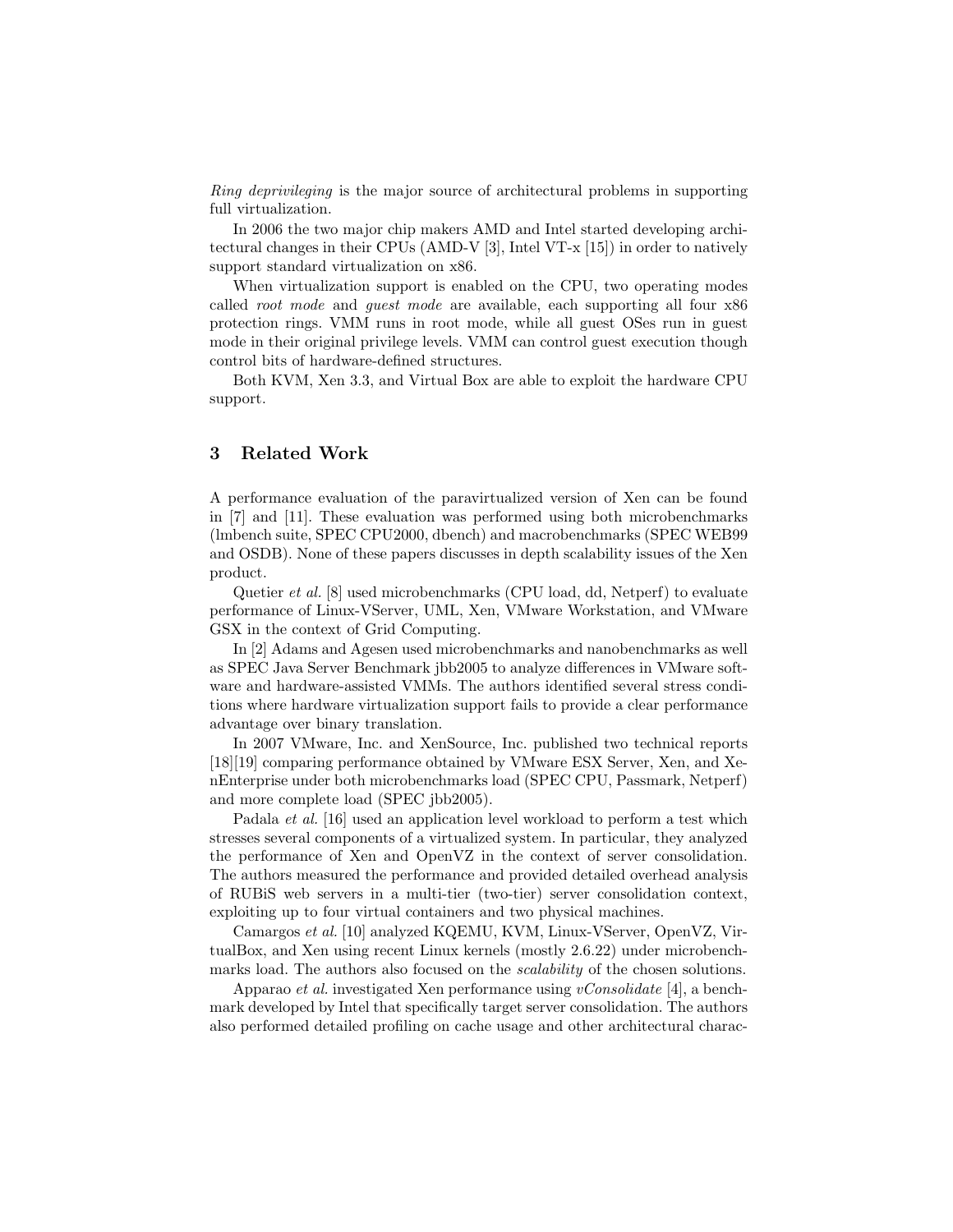teristics (e.g., cycles per instruction) and showed the execution profile of server consolidation workload.

# 4 Methodology and Workload

In the first part of our analysis, we use the SPEC Web macrobenchmark [13] to measure the *overall performance* and the *scalability* of Xen, KVM, and Virtual Box. In the second part of the paper we make use of some well-known ([10]) microbenchmark (Netperf, Bzip, dd) to detail network, CPU, and disk overheads introduced by each virtualization solution.

The use of SPECweb2005 as application level workload has been motivated by two factors: SPEC web is a de-facto standard for web server performance evaluation and can be effectively used to simulate real-world web server workloads; the benchmark stresses at the same time CPU, memory, disks, and network, thus allowing us to evaluate the effects of virtualization on the interaction between them.

As our main objective is to stress different virtual machines running concurrently on the same physical machine, we did not run the full SPEC web benchmark; rather, we just performed a complete run (three iterations) of the E-commerce workload, which generates an heavy CPU, disk, and network load that can effectively stress the whole system.

Our main macrobenchmark performance metric is the number of SPEC simultaneous sessions which represent "the number of simultaneous user sessions the System Under Test was able to support while meeting the quality-of-service (QoS) requirements of the benchmark" [13]. QoS requirements are defined using two parameters (*Time\_Good* and *Time\_Tolerable*) which identify the maximum aggregate response time allowed for each page request. In our tests we required 97% of the page requests to be returned within Time Good and 99% of the requests within Time Tolerable.

In the Netperf, Bzip, dd microbenchmark, the perfomance metrics are those of each benchmark (Mb/s, seconds, and MB/s respectively).

### 5 Setup

The virtualization solutions considered are KVM 75 (KQEMU 0.9.1), VirtualBox 2.0.6, and Xen 3.3.0. In all solutions we use hardware virtualization support to virtualize  $64$ -bit guests over a  $64$ -bit host.

The System Under Testing (SUT) is an AMD Opteron 8212 (NUMA, 4 dualcore processor, 2GHz, 1MB L2 cache per core), 16 GB of DDR2 RAM, one 300 GB SCSI disk, and two Intel Gigabit network interfaces. Host and guests run Gentoo with vanilla Linux 64-bit kernel 2.6.21.7, while the HTTP server used is Apache version 2.2.9.

The complete setup of a SPECweb2005 benchmark requires at least three different machines: the SUT machine, the "database" backend machine  $(beSim)$ ,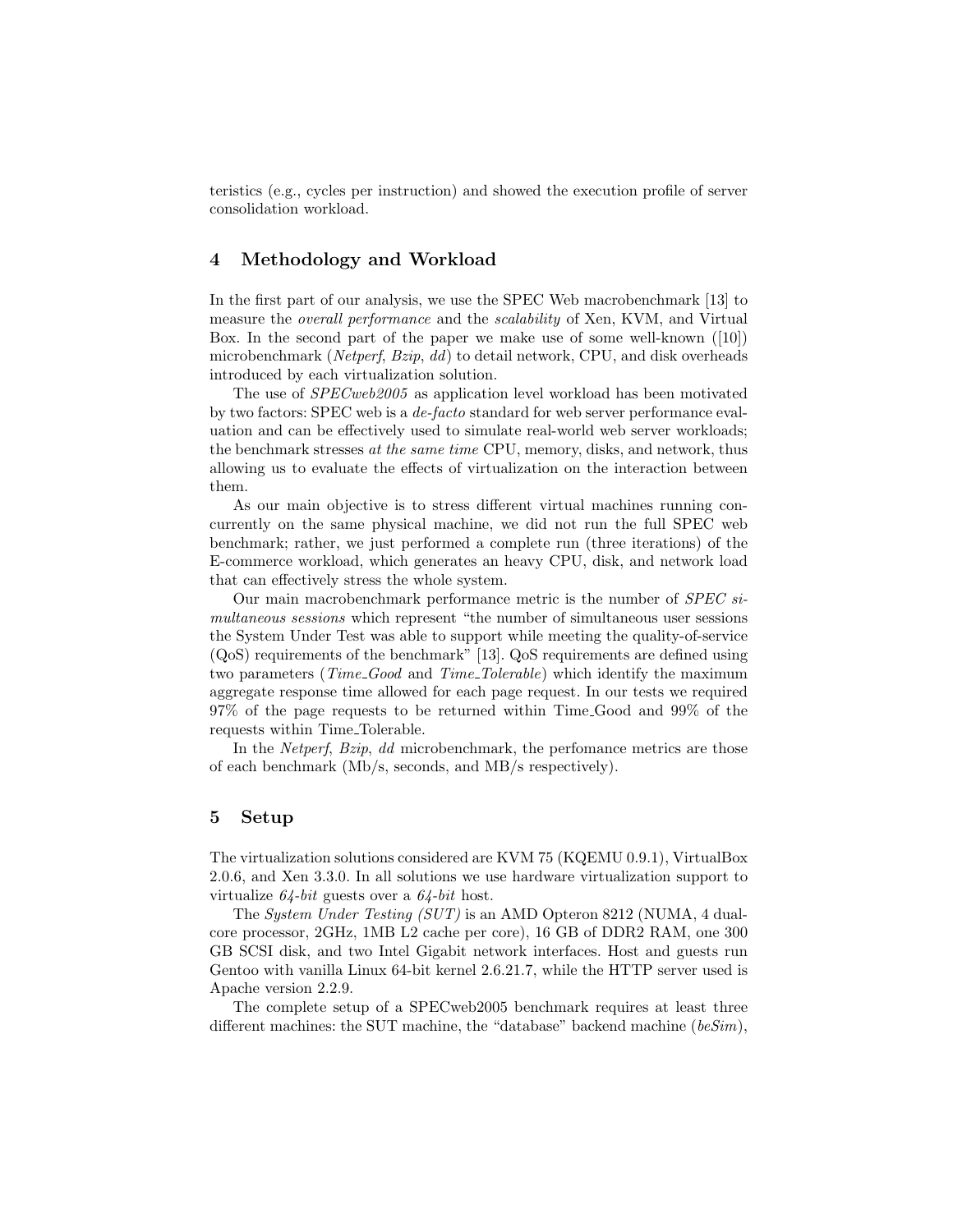and one or more client machines, which can provide more than one SPEC client. One client machine and the beSim are Apple Xserve (Intel Xeon 2.6 GHz, 4GB RAM), and the other two client machines are a PowerMac G5 and a Dual Core AMD Athlon 64, both with 4 GB RAM. All these machines run vanilla Linux 2.6.24 64-bit kernel.

We analyzed virtual machine with one and two virtual CPUs  $(VCPU)$  each with 1.5 GB of RAM. To get comparable results, Linux native performance have been obtained by limiting the number of usable physical CPUs and the amount of usable RAM.

We performed microbenchmark analysis running three iterations of a standard ten-seconds Netperf test, a dd raw copy of a 742 MB file (Gentoo amd64 livecd), and a bzip compression of the same file.

## 6 Results and discussion

In this section, we first compare the performance of a system running a single virtual machine with that of a system without virtualization. We then measure the scalability of the three virtualization solutions. Here, each virtualization technology is compared with the others by measuring the performance obtained when increasing the number of concurrently executing virtual machines. Finally, we underline a few performance results which are hard to interpret and we compare them with the results coming from microbenchmark analysis.

#### 6.1 Comparison with the non-virtualized system

We compare SPEC performance obtained by a single VM with those obtained by a non-virtualized system; the results of this test are shown in Figure 1. The value on top of each bar denotes the maximum number of SPEC simultaneous sessions obtainable by the corresponding solution<sup>1</sup>. The height of each bar is proportional to the ratio between the performance of the considered solution and that of the non-virtualized one.

As can be seen in the figure, KVM performs best with a score of 0.26 (the number of maximum SPEC simultaneous sessions is only 26% of the number obtainable by a non-virtualized system). Virtual Box's score of 0.2 is the worst, with a performance degradation of 80%.

Figure 2 reports the results of KVM and Xen HVM in the 2 VCPUs configuration, as well as the non-virtualized Linux using two physical CPUs and 1.5 GB of RAM. Virtual Box cannot emulate 2 virtual CPUs on one VM and is therefore not shown. The results are similar to those in the 1 VCPU configuration. However, adding a virtual CPU (in KVM and Xen) introduces additional overheads which prevent the virtualization solutions from reaching the same performance increase experimented by non-virtualized Linux. In fact, SPEC results in KVM

<sup>1</sup> This value is an average of the values obtained in the three iterations of the test. The standard deviation associated with the measure is low and the values are close to each other.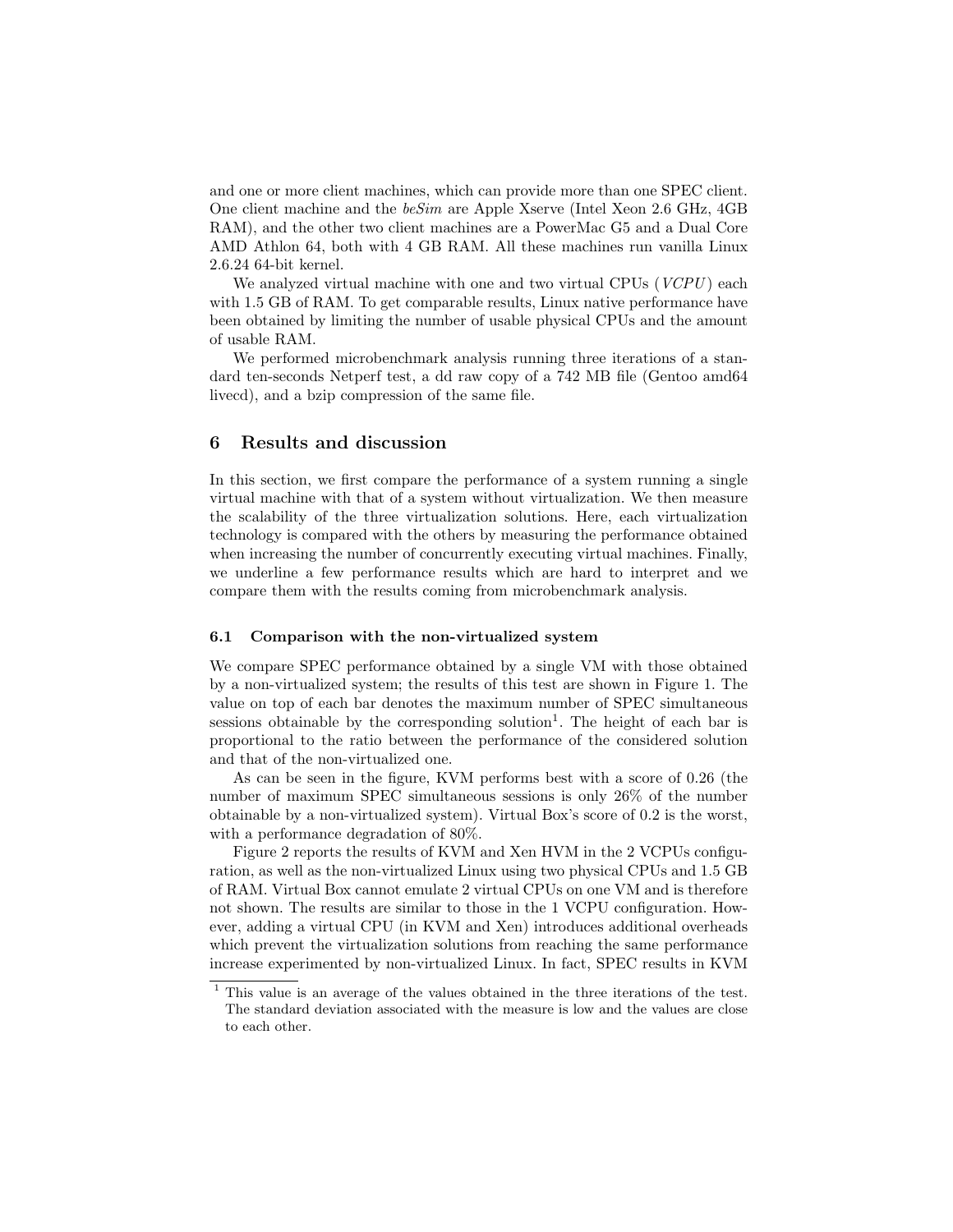

Fig. 1. SPEC perf. with 1 VCPU

Fig. 2. SPEC perf. with 2 VCPUs

and Xen only increase by around 100 sessions without saturating 1.5 GB RAM, while native Linux result, if the constraint of 1.5 GB of RAM is relaxed to 3 GB, grows to 1250 sessions (with a gain of 450 sessions).

KVM and Xen's additional overheads could be related to the NUMA architecture of machine used as SUT. In particular, the VMM in both KVM and Xen 3.3 is unable to export the NUMA node layout to the guest virtual machine (thus preventing guest to properly exploit the NUMA architecture). Memory allocation and virtual machine scheduling decision are therefore suboptimal.

#### 6.2 Scalability of full virtualization solutions with hardware support

Figure 3 shows the cumulative SPEC performance for KVM (two VCPUs), Xen (two VCPUs), and Virtual Box (one VCPU) as the number of VMs increases. Figure 4 shows the same performance metrics when KVM and Xen are given a single virtual CPU. Non virtualized Linux performance is not reported in these charts as its value is much higher (2750 SPEC session on average) than that of virtualization solutions.

KVM gets the best results when the number of virtual machines is less than four (approximately 20% better than Xen HVM). Each virtual machine sustains less than 350 SPEC sessions, that is, nearly 30% of those handled by non-virtualized Linux (900 SPEC session). The best cumulative result scored by KVM is 1200 SPEC sessions – less than 50% of those handled by native Linux.

It is interesting to note that the cumulative performance of KVM does not increase anymore when the number of VMs rises above four; Xen HVM shows a similar behaviour with 6 virtual machines. In these cases, the VMs must be multiplexed on the eight available physical CPUs thus causing additional overhead. Virtual Box behaves differently when the number of VMs increases. This is mainly because for a given number of VMs Virtual Box implements half of the VCPUs with respect to the other solutions, thus requiring less physical CPU multiplexing and limiting the impact of overhead due to multiplexing.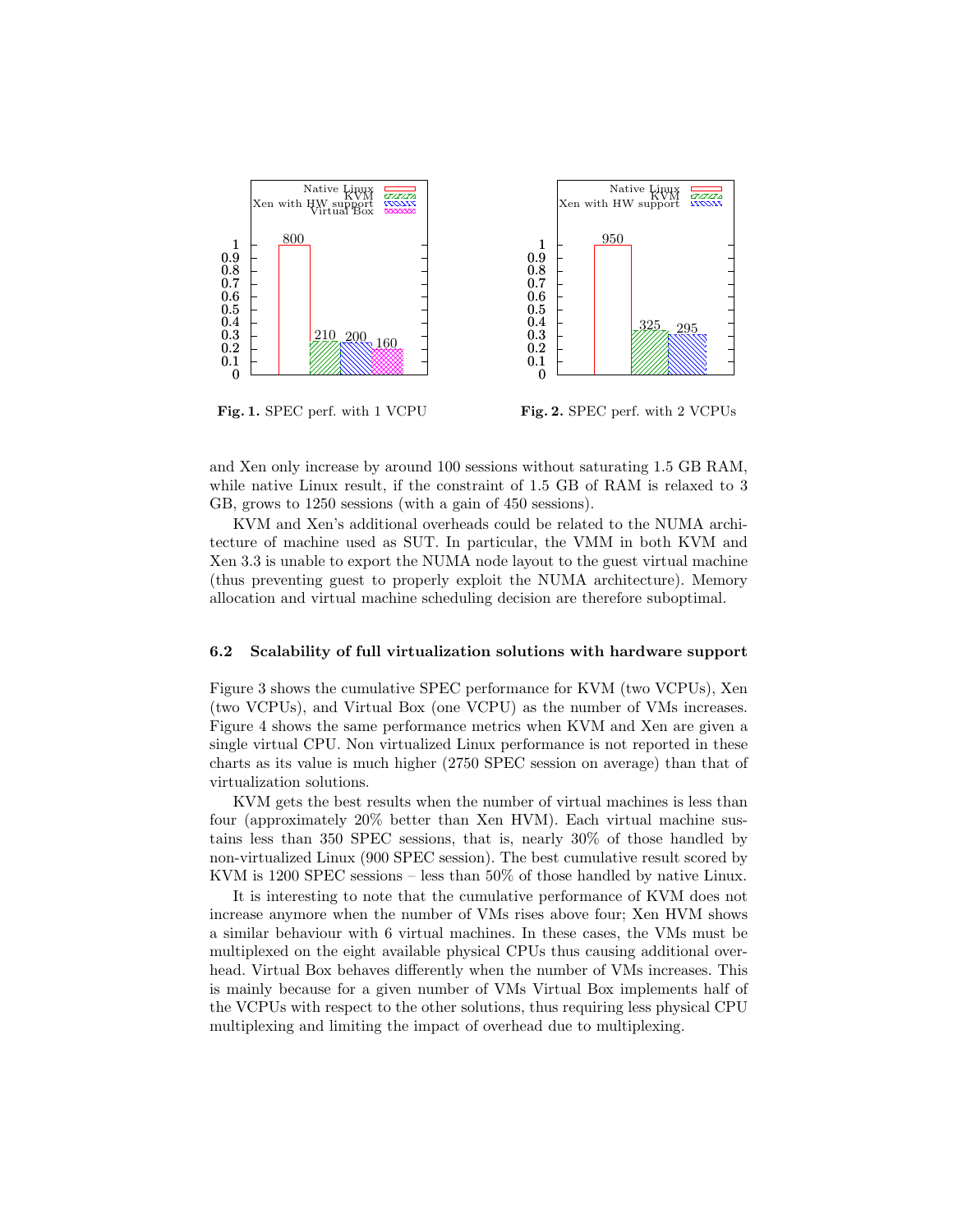

Fig. 3. Cumul. SPEC perf.

Fig. 4. Cumul. SPEC perf.(1 CPU)

#### 6.3 Microbenchmark analysis

Though macrobenchmark analysis can reveal the complex interaction among components in the system, it cannot address specific subsystem issues. For example, the results shown in figure 3 and 4 can only underline the poor performance experimented by KVM with more than 6 VMs or the very poor scores of Xen in the 1 VCPU configuration, but these results can hardly be used to understand the causes of this behaviour.

To partially address this problem we used bzip, netperf, and dd microbenchmarks to get a better understanding of CPU, network, and disk subsystem performances. These microbenchmarks are intrisically serial and therefore each guest is assigned one virtual CPU only.

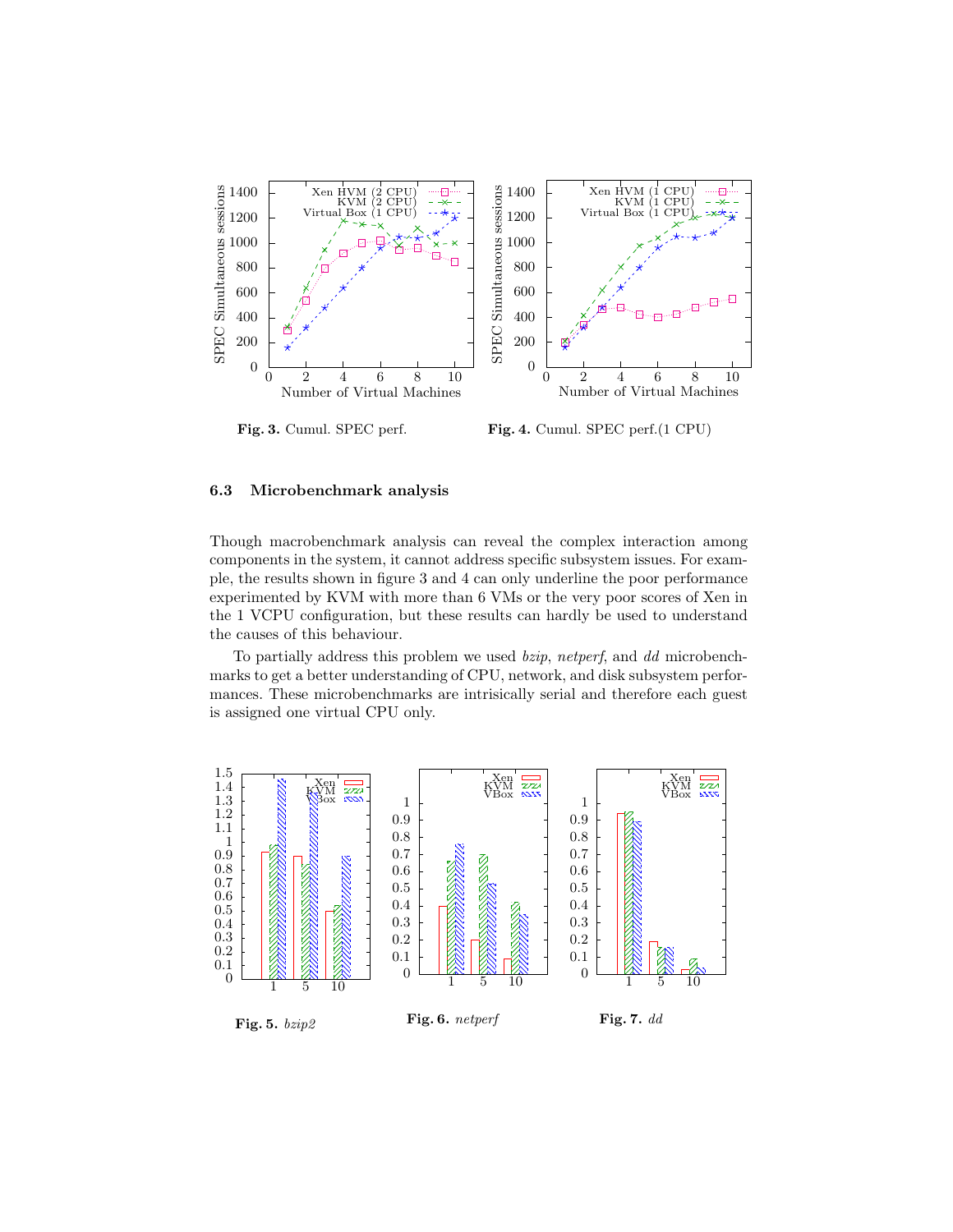Figures 5, 6, 7 report the results of the bzip, netperf, and dd respectively for an increasing number of concurrently executing virtual machines (for the sake of brevity only results for 1, 5, 10 VMs are shown; results are normalized to native Linux performance).

In all the microbenchmarks, KVM performs quite well on the average, and in particular it obtains good results virtualizing the network layer (10% better than Virtual Box which is the second place) and in virtualizing the disk (particularly with an high number of VMs), while it performs slightly worse than both Xen and Virtual Box in virtualizing the CPU (5% worse than Xen).

Virtual Box scores well in both disk and network benchmark, while it outperforms others in the CPU benchmark, even with a high number of VMs. Surprisingly, Virtual Box performs also better than non-virtualized Linux. A further analysis and monitoring of Virtual Box execution showed that VBox runs the thread performing the CPU intensive task at kernel privilege level (in close cooperation with the VBox driver), thus avoiding many of the checks normally performed by the kernel when dealing with the userspace. This has a huge impact on performance and Virtual Box therefore obtains very low compression times. This very good CPU virtualization is likely to influence the rising of Virtual Box performance in the macrobenchmark analysis (see figure 4) for an high number of VMs.

The Xen case is particularly interesting as it obtains comparable results with KVM in the bzip and dd benchmark, while it performs very poorly in the virtualization of the network subsystem. The poor network layer virtualization performed by Xen was already reported by Apparao et al.[5]. Although possible, it seems unlikey that the huge overhead in Xen network virtualization is the unique cause for the low Xen performance underlined by the SPEC web macrobenchmark.

The comparison of micro and macrobenchmark results shows that virtualization solutions present behaviours which are either unexpected or difficult to explain in an appropriate way. A deeper analysis is needed in order to pinpoint the sources of overheads and to explain such unexpected performance results. In non-virtualized systems this analysis is generally done through profiling or online monitoring of the system under testing (e.g., through OProfile, top, sar), but for virtualized systems only few tools are available (XenOprof [14], Xenmon  $[12]$ ) and often they can be used only with *paravirtualized* solutions (e.g., Xen PV). Tools such as XenOprof works by monitoring platform performance counters and by accounting through software structure the correct performance values to guest domains. Guest domain kernels need to be modified in order to effectively exploit XenOprof information. To the best of our knowledge, none of the virtualization profiling tools support performance counter virtualization nor allow guest domains to access HW performance counters. Furthermore, accounting per-domain statistics using system wide performance counters has severe performance impact and is impractical when profiling paravirtualized domains with very demanding workloads.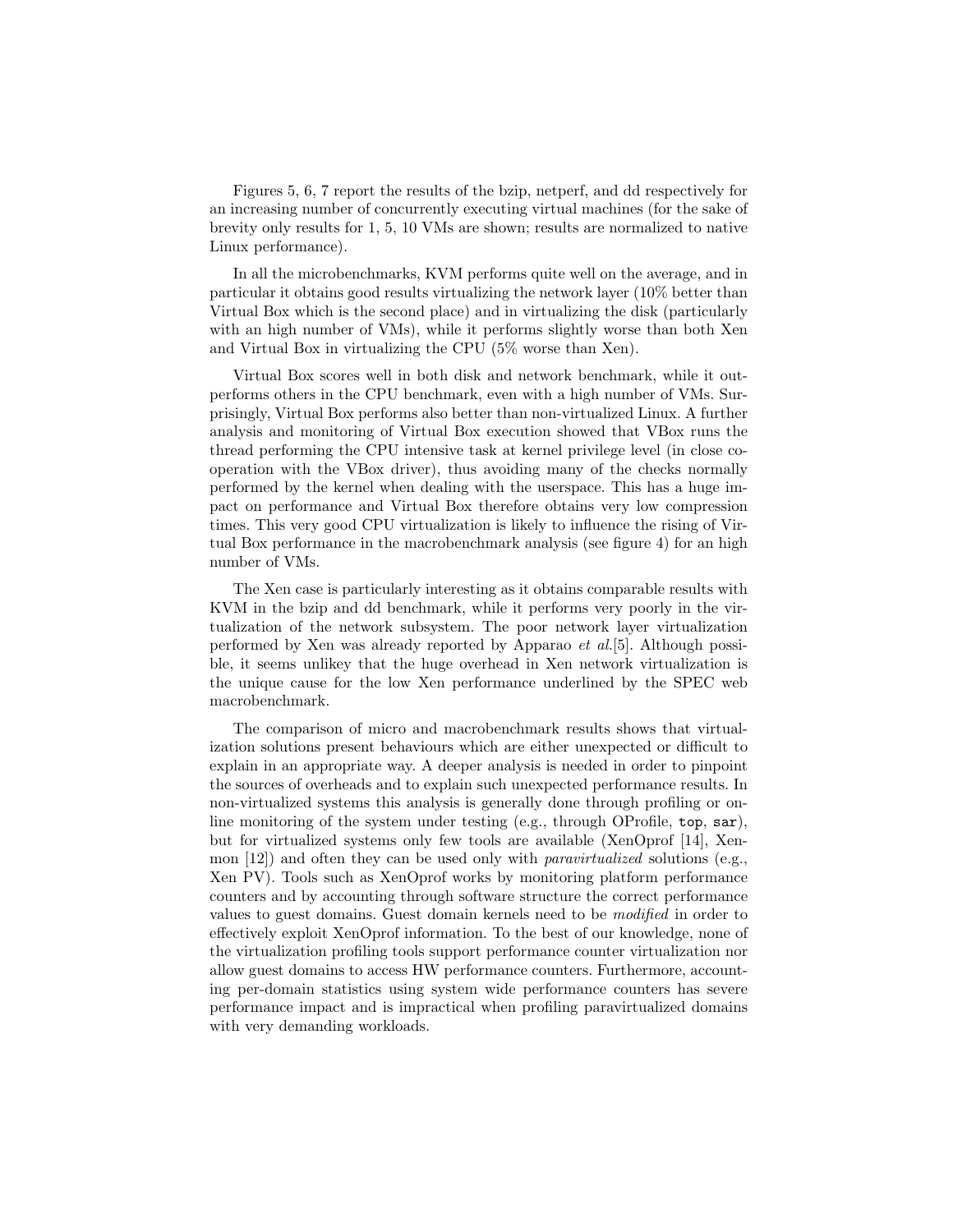#### 6.4 Virtualization-aware hardware performance counters

To overcome these limitations, we propose a novel virtualization-aware hardware performance counter architecture. In this architecture, which share some similarities with the performance counter for virtualized NICs architecture [6], a configurable number of hardware performance counters (up to the physically available performance counters) can be registered for each guest by the hypervisor in the Virtual Machine Control Structure of the guest and exported through, for instance, the VCPU structure. Each virtualized performance counter is updated only when the controlling guest is executing (VMCS is current and active) and overflows are reported to the guest through the normal interrupts delivery flow. The guest is thus able to exploit non modified monitoring and profiling tools which can correctly reports statistics of the guest execution. Furthermore, gathering all performance counter statistics for guests and hypervisor gives a system-wide profiling of the machine.

# 7 Conclusion

In this paper we have evaluated different open-source full virtualization solutions by using a SPEC Web benchmark and three microbenchmarks. We have proposed a macrobenchmark-based approach to virtualization performanceevaluation that uses SPEC Web to generate a *similar*, simultaneous workload on all main virtualized components of a system; this particular workload helps in reducing the number of variables in the performance analyisis and in identifying overheads in the hypervisor. Macrobenchmark results have been integrated with microbenchmark tests which focus on single virtualized subsystems in order to get a better understanding of virtualization solutions performance.

KVM provides the best performance in both efficiency and scalability tests, with Xen (2 VCPUs) following closely. Virtual Box provides a very good CPU virtualization which allows it to outperform other solutions with a high number of concurrently executing VMs. Surprisingly, Xen (1-VCPU) performs very poorly with a number of VMs greater than 4.

To analyze unexpected behaviours like this one, on-line monitoring tools and profiling are needed. We have underlined the current limits of available tools and we have proposed a sketch of a virtualization-aware hardware performance counter architecture which could help in overcoming those issues.

# References

- 1. Adair, R., Bayles, R., Comeau, L., Creasy, R.: A virtual machine system for the 360/40. Tech. Rep. 320-2007, IBM Cambridge Scientific Center, Cambridge, MA (May 1966)
- 2. Adams, K., Agesen, O.: A comparison of software and hardware techniques for x86 virtualization. In: ASPLOS-XII: Proc of the 12th international conference on Architectural support for programming languages and operating systems. pp. 2–13. ACM, New York, NY, USA (2006)